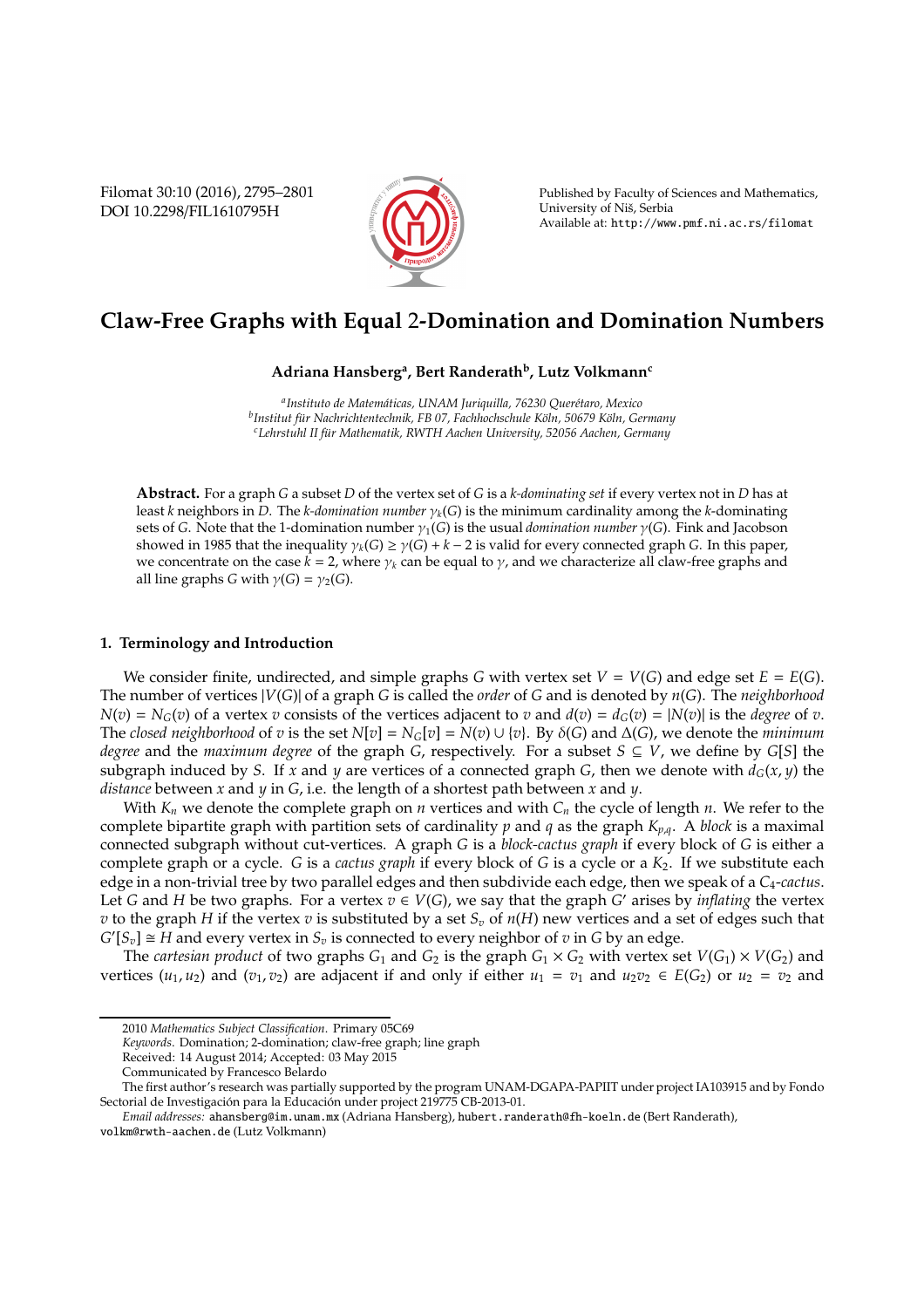*u*<sub>1</sub>*v*<sub>1</sub> ∈ *E*(*G*<sub>1</sub>). Let *u* be a vertex of *G*<sub>1</sub> and *v* a vertex of *G*<sub>2</sub>. Then the sets of vertices {(*u*, *y*) | *y* ∈ *V*(*G*<sub>2</sub>)} and  $\{(x, v) \mid x \in V(G_1)\}\$  are called a *row* and, respectively, a *column* of  $G_1 \times G_2$ . A set of vertices in  $V(G_1 \times G_2)$  is called a *transversal* of  $G_1 \times G_2$  if it contains exactly one vertex on every row and every column of  $G_1 \times G_2$ .

Let *k* be a positive integer. A subset  $D \subseteq V$  is a *k-dominating set* of the graph *G* if  $|N_G(v) \cap D| \geq k$  for every  $v \in V - D$ . The *k-domination number*  $\gamma_k(G)$  is the minimum cardinality among the *k*-dominating sets of *G*. Note that the 1-domination number  $\gamma_1(G)$  is the usual *domination number*  $\gamma(G)$ . A *k*-dominating set of minimum cardinality of a graph *G* is called a γ*k*(*G*)-set. For a comprehensive treatment of domination in graphs, see the monographs by Haynes, Hedetniemi, and Slater [16, 17]. More information on *k*-domination can be found in [2–6, 8–12, 15].

In [11] and [12], Fink and Jacobson introduced the concept of *k*-domination. The following theorem establishes a relation between the *k*-domination number  $\gamma_k$  and the domination number  $\gamma$ .

**Theorem 1.1. (Fink, Jacobson [11] 1985)** *If G is a graph with* ∆(*G*) ≥ *k* ≥ 2*, then*

$$
\gamma_k(G) \ge \gamma(G) + k - 2.
$$

The inequality given above is sharp. However, the characterization of the graphs attaining equality is still an open problem. In [13], the author studied the extremal graphs for general *k* and gave several properties for them. Among other results, it was shown that if *k* is an integer with  $k \ge 2$  and *G* a connected graph with  $\Delta(G) \geq k$  and  $\gamma_k(G) = \gamma(G) + k - 2$ , then  $\Delta(G[D]) \leq k - 2$  for any minimum *k*-dominating set *D*. In the case when  $k = 2$ , this implies that every minimum 2-dominating set is independent. We will state this fact in the next proposition and for the sake of completeness, we will give the proof, too.

**Proposition 1.2.** *Let G be a connected graph with*  $\Delta(G) \geq 2$ *. If*  $\gamma_2(G) = \gamma(G)$  *and D is a minimum* 2*-dominating set, then D is independent.*

**Proof.** Let *D* be a minimum 2-dominating set. Then  $|D| = \gamma_2(G) = \gamma(G)$ . If *D* is not independent, then it contains two adjacent vertices  $a, b \in D$ . But then,  $D - \{a\}$  is a dominating set of cardinality  $\gamma(G) - 1$ , a contradiction.

In [14], the authors characterized the block-cactus graphs with equal domination and 2-domination numbers. They also presented some properties on graphs *G* with  $\gamma_2(G) = \gamma(G)$ .

In this paper, we center our attention on claw-free graphs. The graph *K*<sup>1</sup>,<sup>3</sup> is called a *claw*. A *claw-free graph* is a graph which does not contain a claw as an induced subgraph. A vast collection of results on claw-free graphs can be found in the survey [7]. If *G* is a graph, then the *line graph* of *G*, denoted by *L*(*G*), is obtained by associating one vertex to each edge of *G*, and two vertices of *L*(*G*) are joined by an edge if and only if the corresponding edges in *G* are incident with each other. If for a graph *G* there is a graph *G* ′ whose line graph is isomorphic to *G*, then *G* is called a *line graph*. In 1943, Krausz presented the following characterization of line graphs.

**Theorem 1.3. (Krausz [18] 1943)** *A graph G is a line graph if and only if it can be partitioned into edge disjoint complete graphs such that every vertex of G belongs to at most two of them.*

In 1968, Beineke [1] obtained a characterization of line graphs in terms of nine forbidden induced subgraphs. Since the claw is one of those subgraphs, every line graph is claw-free. In the figure below, we present three of the forbidden induced subgraphs, to which we will refer later.



Figure 1: Three forbidden induced subgraphs in line graphs.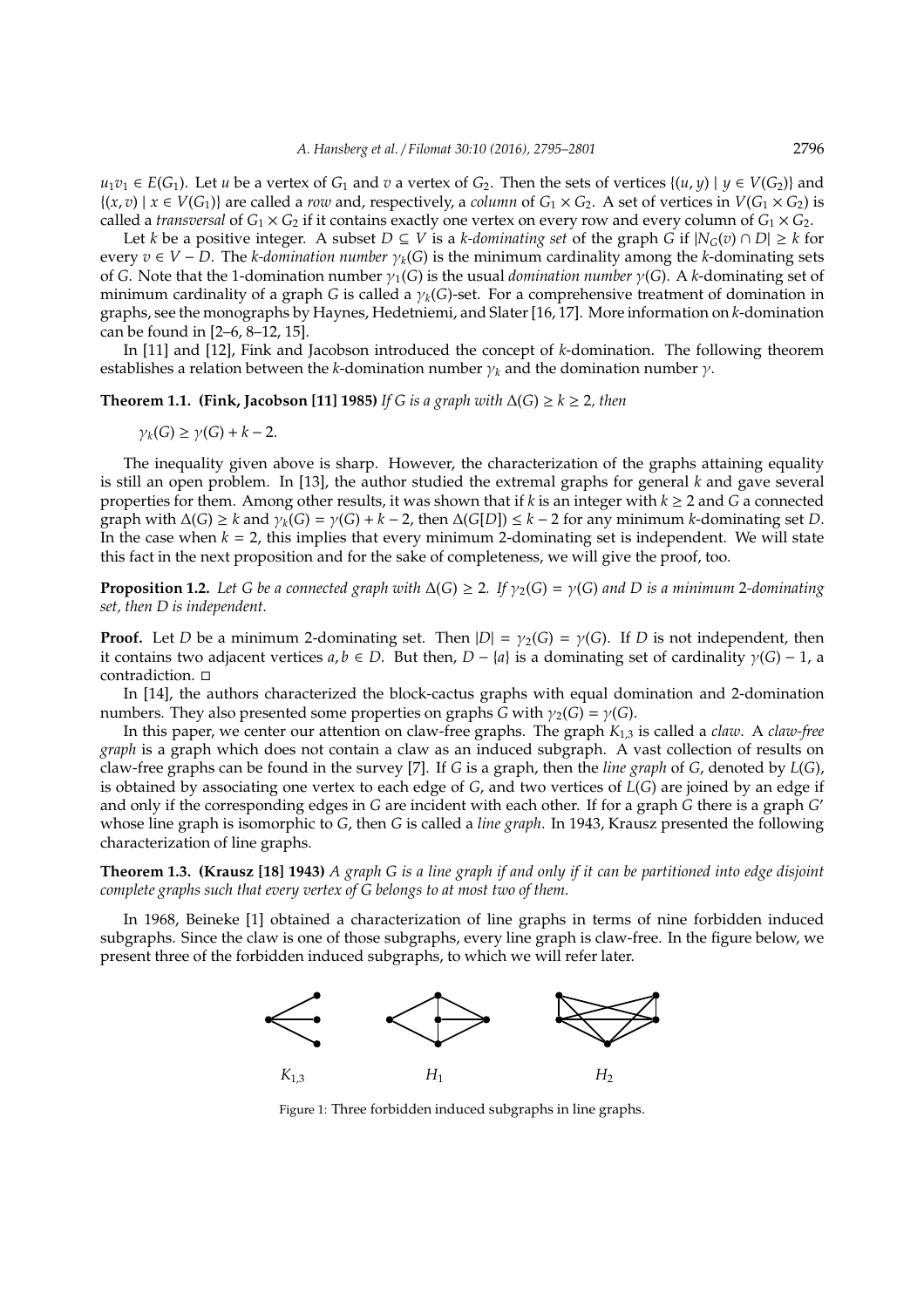## **2. Claw-Free Graphs with**  $\gamma = \gamma_2$

In a graph *G* with  $\gamma(G) = \gamma_2(G)$ , every minimum 2-dominating set is independent by Proposition 1.2. This fact yields us the following lemma.

**Lemma 2.1.** Let G be a connected nontrivial graph with  $\gamma_2(G) = \gamma(G)$  and let D be a minimum 2-dominating set of *G.* Then, for each vertex  $x \in V - D$  and  $a, b \in D \cap N(x)$ , there is a vertex  $y \in V - D$  such that x, y, a and b induce a *C*4*.*

**Proof.** By Proposition 1.2, *a* and *b* are not adjacent. Let  $X \subseteq V - D$  be the set of vertices that are not dominated by *D* − {*a*, *b*}. Since *D* is a 2-dominating set of *G*, all vertices of *X* are adjacent to both *a* and *b*. If all vertices of  $X - \{x\}$  are adjacent to *x*, then the set  $(D - \{a, b\}) \cup \{x\}$  is a dominating set of G of size  $\gamma(G) - 1$ , a contradiction. Hence, there is a vertex  $y \in X$  such that  $x$ ,  $y$ ,  $a$  and  $b$  induce a  $C_4$ .  $\Box$ 

**Lemma 2.2.** Let G be a connected nontrivial claw-free graph. If  $\gamma(G) = \gamma_2(G)$ , then every minimum 2-dominating *set D of G fulfills:*

- *(i) Every vertex in V* − *D has exactly two neighbors in D.*
- *(ii)* Every two vertices  $a, b \in D$  are at distance 2 in G.

**Proof.** (i) Because *G* is claw-free and, by Proposition 1.2, *D* is an independent 2-dominating set, every vertex in *V* − *D* has exactly two neighbors in *D* and thus (i) follows.

(ii) Suppose that *a* and *b* are two vertices in *D* such that  $d_G(a, b) > 2$ . Without loss of generality, let *b* fulfill  $d_G(a, b) = \min\{d_G(a, x) > 2 \mid x \in D\}$  and let *P* be a shortest path from *a* to *b* in *G*. Let *u* be the neighbor of *a* in *P* and *v* be the second neighbor of *u* in *P*. By Proposition 1.2, *u* does not belong to *D*. Suppose to the contrary that  $v \in D$ . By Lemma 2.1, there is a vertex  $y \in V - D$  such that  $u, y, a$  and  $v$  induce a  $C_4$ . Let  $w$ denote the neighbor of *v* in *P* different from *u*. Since *G* is claw-free, *w* is adjacent to *u* or to *y*, contradicting the minimality of *P*. Hence, we may assume that  $v \in V - D$ , and both *u* and *v* have two neighbors in *D*. Let *c* be the second neighbor of *u* from *D*. Since *G* is claw-free and  $ac \notin E$ , *v* has to be adjacent to *a* or to *c*. Because of the minimality of the length of *P*, *v* cannot be adjacent to *a* and thus it is adjacent to another vertex from *D*. From the choice of the vertex *b*, we obtain that *b* is the second neighbor of *v* in *D*. Let *S* be the set of vertices in *V* − *D* which have two neighbors from  $\{a, b, c\}$ , and let *H* be the graph induced by the set *S* ∪ {*a*, *b*, *c*}. Since  $d_G(a, b) > 2$ , there are no vertices which have *a* and *b* as neighbors. Further, from Lemma 2.1, we obtain that there are vertices *u'* and *v'* in *S* such that *u'* is adjacent to *a* and *c* but not to *u*, and *v* ′ is adjacent to *c* and *b* but not to *v*. Besides, *u* and *v* ′ cannot be adjacent for otherwise the vertices *u*, *a*, *v*, *v*' would induce a claw in *G*. Hence, as *G*[{*c*, *v'*, *u'*, *u*}] cannot be a claw, *u'* and *v'* are adjacent.

Now we will show that the set  $D' = (D - \{a, b, c\}) \cup \{u, v'\}$  is a dominating set of *G*. Let  $z \in V - D'$ . From the construction of *H* and since *D* is 2-dominating, it is evident that if  $z ∈ V - V(H)$ , then it has at least one neighbor in *D* − {*a*, *b*, *c*}. If  $z \in \{a, c, v\}$ , it has *u* as neighbor in *D'* and if  $z \in \{b, u'\}$ , it is dominated by *v'* in D'. It remains the case that  $z \in V(H) - \{a, b, c, u, u', v, v'\}$ . Then z has exactly either a and c or c and b as neighbors in {*a*, *b*, *c*}. Suppose that *z* is neighbor of *a* and *c*. In that case it follows that *z* is either adjacent to *u* or to *u* ′ , otherwise we would have a claw. If *z* is adjacent to *u*, we are done. If *z* is adjacent to *u* ′ and not to *u*, then *z* has to be adjacent to *v* ′ , otherwise *u*, *z*, *v* ′ and *c* would induce a claw in *G*. Thus, *z* is dominated by *v* ′ in *D*′ . The case that *c* and *b* are neighbors of *z* follows analogously. Hence, *D*′ is a dominating set of *G* with less vertices than *D* and this is a contradiction to  $\gamma(G) = \gamma_2(G) = |D|$ . Thus, we obtain statement (ii).  $\Box$ 

Given a connected claw-free graph *G* graph with  $\gamma_2(G) = \gamma(G)$  and a minimum 2-dominating set *D* of *G*, then by Lemma 2.2 every two vertices of *D* have distance two in *G*. Hence, from Lemma 2.1 follows that each pair of vertices of *D* has two non-adjacent common neighbors in *V*(*G*) − *D*. This allows us to state the following lemma.

**Lemma 2.3.** Let G be a connected claw-free graph with  $\gamma(G) = \gamma_2(G)$  and let D be a minimum 2-dominating set of *G. Let S be a subset of V*(*G*) − *D containing exactly two non-adjacent common neighbors of every pair of vertices of D* and  $H = G[D ∪ S]$ *. Then, for every*  $v ∈ V(H)$ *, the graph*  $H[N<sub>H</sub>(v)]$  *consists of two disjoint cliques.*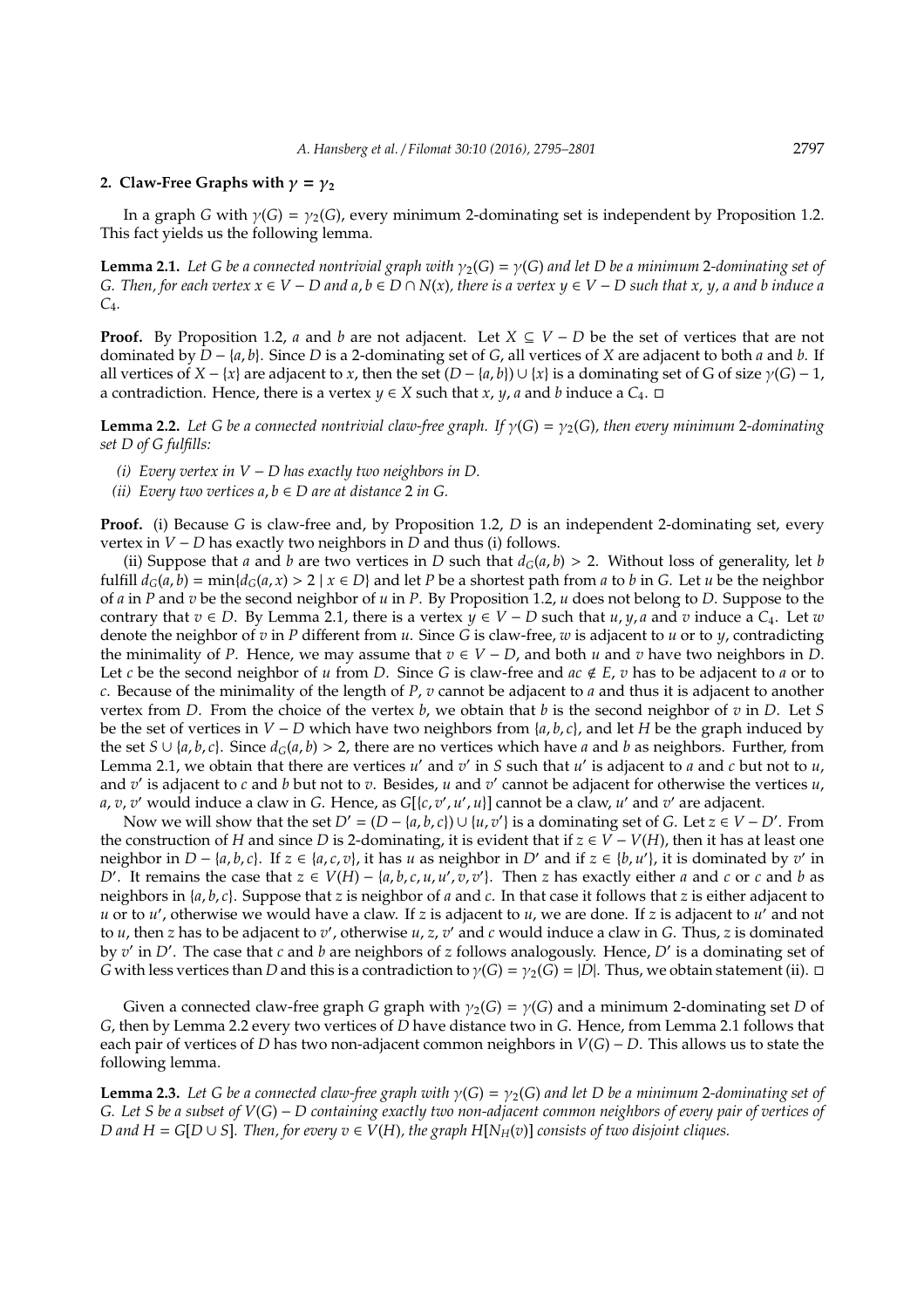**Proof.** Note that *H* is again claw-free and  $|V(H)| = |D| + 2\binom{|D|}{2} = |D|^2 = p^2$ . If  $p = 2$ , then  $H = C_4$  and we are done. So suppose that  $p \geq 3$ . Assume first that *v* is a vertex in *D*. From the construction of *H* and since *D* is independent, *v* is adjacent to exactly  $|D| - 1 = p - 1$  pairs of non-adjacent vertices from *S*, such that each pair has the same two neighbors in *D*. Let *x* and *y* be such a pair. Let *z* be a neighbor of *v* different from *x* and *y*. As *G* is claw-free, *z* is adjacent to *x* or to *y*. Hence,  $N_H[v] \subseteq N_H[x] \cup N_H[y]$ . Suppose that the set  $N_H[x] \cap N_H[y] \cap N_H(v)$  contains a vertex *w*. Let *b* be the second neighbor of *x* and *y* in *D* and *c* the second neighbor of *w* in *D*. Evidently  $w \notin \{x, y\}$  and  $c \notin \{v, b\}$ . Since *x*, *y* and *c* are pairwise non-adjacent, together with *w*, they build a claw and we obtain a contradiction. It follows that the sets  $N_H[x] \cap N_H(v)$  and  $N_H[y] \cap N_H(v)$  are disjoint. Because of *G* being claw-free, each of these sets is a clique. Since  $N_H(v) = (N_H[x] \cup N_H[y]) \cap N_H(v) = (N_H[x] \cap N_H(v)) \cup (N_H[y] \cap N_H(v))$ , it follows that  $H[N_H(v)]$  is the disjoint union of two cliques.

Assume now that  $v \in S$ . Let *a* and *b* be the two neighbors of *v* in *D*. Since there is only a second vertex which is adjacent to both *a* and *b* in *H* and as it is not a neighbor of *v* in *H*, it follows that the set  $N_H[a] \cap N_H[b] \cap N_H(v)$  is empty. As G is claw-free, the sets  $N_H[a] \cap N_H(v)$  and  $N_H[b] \cap N_H(v)$  build two disjoint cliques and, for the same reason, every other neighbor of *v* in *H* is adjacent either to *a* or to *b*. Hence,  $N_H(v) = (N_H[a] \cap N_H(v)) \cup (N_H[b] \cap N_H(v))$  and  $H[N_H(v)]$  is the disjoint union of two cliques.  $\Box$ 

Let  $H_1$  be the family of claw-free graphs *G* with  $\Delta(G) = n(G) - 2$  containing two non-adjacent vertices of maximum degree and let  $H_2$  be the family of graphs *G* that arise from  $K_p \times K_p$ ,  $p \ge 3$ , by inflating every vertex but the ones on a transversal (we call it the *diagonal*) to a clique of arbitrary order (see Figure 2).



Figure 2: Examples of graphs from the families  $\mathcal{H}_2$  and  $\mathcal{H}_1$ (here,  $n_i \in \mathbb{N}$  for  $1 \le i \le 6$ )

**Theorem 2.4.** *Let G be a connected claw-free graph. Then*  $\gamma(G) = \gamma_2(G)$  *if and only if*  $G \in H_1 \cup H_2$ *.* 

**Proof.** Let *G* be a connected graph. We prove the statement in two parts.

First, we show that  $\gamma(G) = \gamma_2(G) = 2$  if and only if  $G \in H_1$ . Clearly,  $\Delta(G) \le n(G) - 2$  if and only if  $\gamma(G) \ge 2$ . Hence, if *G* is a connected graph such that  $\gamma(G) = \gamma_2(G) = 2$ , then  $\Delta(G) \le n(G) - 2$  and every minimum 2-dominating set is independent. Hence, there are two non-adjacent vertices *a* and *b* such that every other vertex is adjacent to both of them, that is,  $d_G(a) = d_G(b) = n(G) - 2 = \Delta(G)$ . Thus,  $G \in \mathcal{H}_1$ . Conversely, if *G* is a graph with  $\Delta(G) = n(G) - 2$  containing two non-adjacent vertices *a* and *b* with  $d_G(a) = d_G(b) = \Delta(G)$ , then every vertex  $x \in V(G) - \{a, b\}$  is adjacent to both *a* and *b*. This implies that  $2 \le \gamma(G) \le \gamma_2(G) \le 2$  and so  $γ(G) = γ<sub>2</sub>(G) = 2.$ 

We will show now that  $\gamma(G) = \gamma_2(G) = p \geq 3$  holds if and only if  $G \in \mathcal{H}_2$ . Let  $H \in \mathcal{H}_2$  be a graph isomorphic to the cartesian product  $K_p \times K_p$  of two complete graphs of order *p*, let  $T \subset V(H)$  be a transversal of *H* and let *G* be a graph that arises from *H* by inflating every vertex *x* ∈ *V*(*H*)−*T* to a clique *C<sup>x</sup>* of arbitrary order. It is evident that every dominating set of *G* has to contain vertices on every *row* or every *column*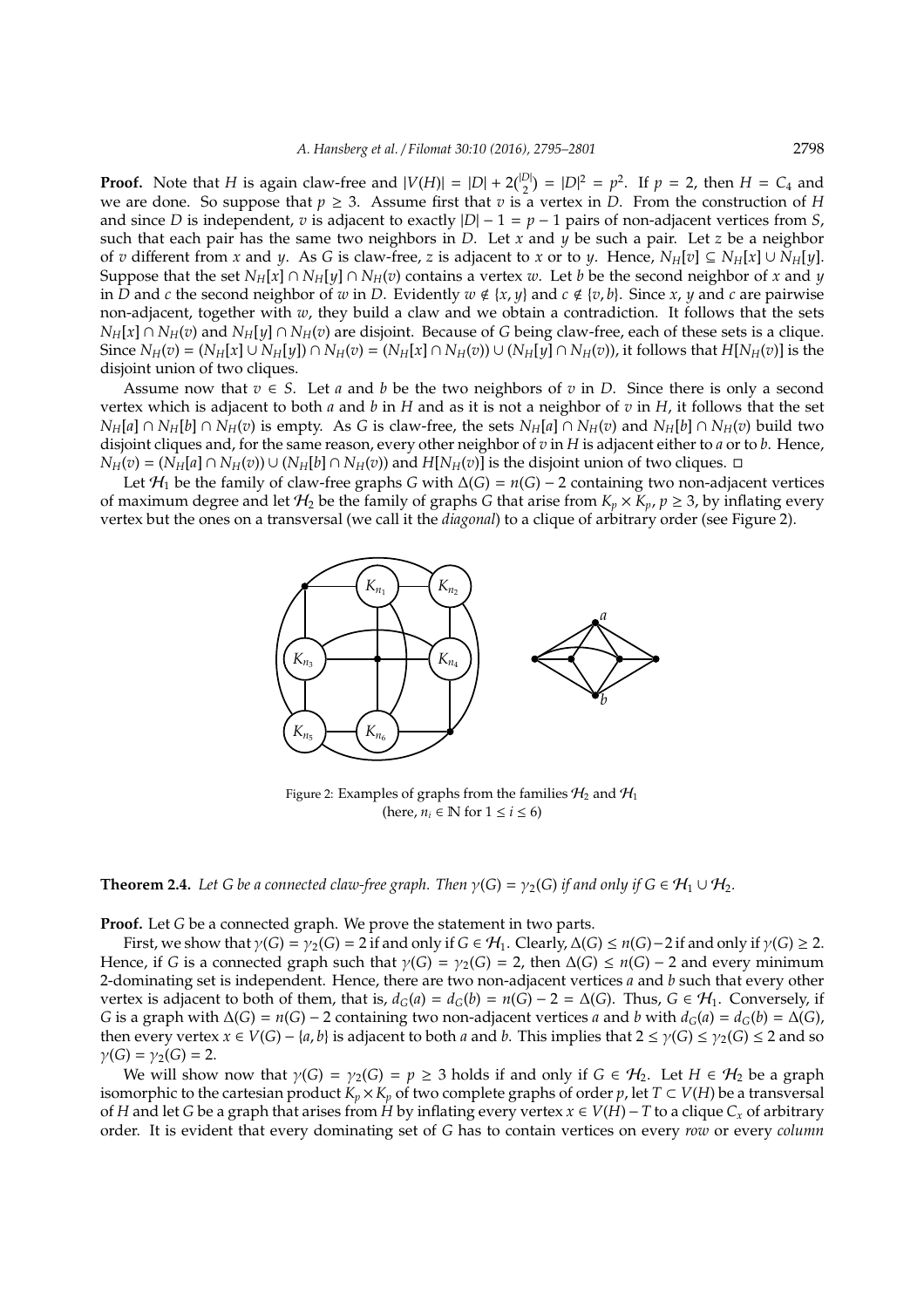of *G* and thus  $p \le \gamma(G)$ . Since *T* is a 2-dominating set of *G*, we obtain  $p \le \gamma(G) \le \gamma_2(G) \le p$  and hence,  $\gamma(G) = \gamma_2(G) = p$ .

We prove the converse. Let  $\gamma(G) = \gamma_2(G) = p \geq 3$ , let  $D = \{a_1, a_2, \ldots, a_p\}$  be a minimum 2-dominating set and let *S* be a subset of *V*(*G*) − *D* containing exactly two non-adjacent common neighbors of every pair of vertices of *D* and  $H = G[D \cup S]$ , as in Lemma 2.3. Let  $C_1$  and  $C_2$  be the two complete graphs induced by  $N_H[a_1]$  in *H* such that  $V(C_1) \cap V(C_2) = \{a_1\}$ , given also by Lemma 2.3. Thus  $C_1$  and  $C_2$  contain exactly one vertex of each pair of non-adjacent vertices from *S* which have *a*<sup>1</sup> and a second common neighbor in D. Then, for every vertex  $a_i \in D - \{a_1\}$ , there are vertices  $u_i \in V(C_1)$  and  $v_i \in V(C_2)$  such that  $u_i$  and  $v_i$  are common neighbors of  $a_1$  and  $a_i$ . We define  $u_1 := a_1$  and  $v_1 := a_1$ . By the construction of *H*, it follows that  $V(C_1) = \{u_1, u_2, \dots, u_p\}$  and  $V(C_2) = \{v_1, v_2, \dots, v_p\}$ . Further, for every vertex  $u_i \in V(C_1)$ , let  $C_{u_i}$  be the clique in H such that  $N_H[u_i] = V(C_1) \cup V(C_{u_i})$  and  $V(C_1) \cap V(C_{u_i}) = \{u_i\}$ . Analogously for every  $v_j \in V(C_2)$ , let  $C_{v_j}$ be the clique in H such that  $N_H[v_j] = V(C_2) \cup V(C_{v_j})$  and  $V(C_2) \cap V(C_{v_j}) = \{v_j\}$ . Note that  $C_1 = C_{v_1}$  and  $C_2 = C_{u_1}$ .

Claim 1. For every pair of different indices i,  $j\in\{1,2,\ldots,p\}$ ,  $V(C_{u_i})\cap V(C_{u_j})=\emptyset$  and  $V(C_{v_i})\cap V(C_{v_j})=\emptyset$ .

*Proof of Claim 1.* Since  $a_i \in V(C_{u_i})$  and  $a_j \in V(C_{u_j})$  and  $a_i$  and  $a_j$  are non-adjacent, it follows that  $C_{u_i} \neq C_{u_j}$  and thus by Lemma 2.3 we obtain  $V(C_{u_i}) \cap V(C_{u_j}) = \emptyset$ .  $V(C_{v_i}) \cap V(C_{v_j}) = \emptyset$  follows analogously.  $\parallel$ 

*Claim* 2.  $V(H) = \bigcup_{i=1}^{p} V(C_{u_i}) = \bigcup_{j=1}^{p} V(C_{v_j})$  and each union is a disjoint one.

*Proof of Claim 2.* Let  $x \in V(H)$ . We will show that  $x \in V(C_{u_i})$  and  $x \in V(C_{v_i})$  for some  $i, j \in \{1, 2, ..., p\}$ . If  $x = a_i \in D$ , then  $a_i \in V(C_{u_i}) \cap V(C_{v_i})$  and we are done. Thus suppose that  $x \notin D$  and let  $\{a_i, a_j\} = D \cap N_H(x)$ . Then  $x \in V(C_{u_i})$  or  $x \in V(C_{u_j})$  but not both because of Claim 1. Analogously  $x \in V(C_{v_i})$  or  $x \in V(C_{v_j})$ but not both. Since  $\{a_i\} = V(C_{u_i}) \cap V(C_{v_i})$  and  $\{a_j\} = V(C_{u_j}) \cap V(C_{v_j})$ , it follows that  $x \in V(C_{u_i}) \cap V(C_{v_j})$  or  $x \in V(C_{u_j}) \cap V(C_{v_i})$  but not both. Hence  $V(H) \subseteq \bigcup_{i=1}^p V(C_{u_i})$  and  $V(H) \subseteq \bigcup_{j=1}^p V(C_{v_j})$  and each union is a disjoint one. Since the inclusions the other way around are obvious, the claim is proved.  $\parallel$ 

Claims 1 and 2 imply that every vertex  $x \in V(H) - (V(C_1) \cup V(C_2))$  is adjacent to exactly one vertex  $u_x \in V(H)$  $V(C_1)$  and one vertex  $v_x \in V(C_2)$ . Moreover, we obtain that  $N_H[x] = V(C_{u_x}) \cup V(C_{v_x})$  and  $V(C_{u_x}) \cap V(C_{v_x}) = \{x\}$ . Now we can define the mapping

$$
\phi: V(H) \longrightarrow V(C_1 \times C_2): u_i \mapsto (u_i, v_1), \text{ for } u_i \in V(C_1)
$$
  

$$
v_i \mapsto (u_1, v_i), \text{ for } v_i \in V(C_2)
$$
  

$$
x \mapsto (u_x, v_x), \text{ otherwise.}
$$

#### *Claim 3. The mapping*  $\phi$  *is bijective.*

*Proof of Claim 3.* Let *x* and *y* be two vertices from  $V(H) - (V(C_1) \cup V(C_2))$  such that  $\phi(x) = (u_i, v_j) = \phi(y)$ . Then x and y are contained in  $V(C_{u_i})\cup V(C_{v_j})$ . By Lemma 2.3, we obtain that  $\{x\}=V(C_{u_i})\cap V(C_{v_j})=\{y\}$  and thus  $x = y$ . Hence,  $\phi$  is injective. Since

$$
|V(H) - (V(C_1) \cup V(C_2))| = |D|^2 - 2|D| + 1 = (|D| - 1)^2
$$
  
= |(V(C\_1) - {u\_1}) \times (V(C\_2) - {v\_1})|,

it follows that  $\phi$  is bijective.  $\parallel$ 

*Claim 4.*  $H \cong C_1 \times C_2 \cong K_n \times K_n$ .

*Proof of Claim 4.* Let *x* and *y* be two vertices in  $V(H)$  and let  $\phi(x) = (u_i, v_j)$  and  $\phi(y) = (u_l, v_m)$ . We will show that *x* and *y* are adjacent if and only if  $i = l$  or  $j = m$ . Suppose that *x* is a neighbor of *y*. From the definition of the mapping  $\phi$  we have that *x* is adjacent to  $u_i$  and  $v_j$  and that *y* is adjacent to  $u_l$  and  $v_m$ . From Lemma 2.3 it follows that *y* is adjacent either to  $u_i$  or to  $v_j$ . This implies that  $i = l$  or  $j = m$ . Conversely, if  $i = l$  or  $j = m$ , it follows again by Lemma 2.3 that *x* and *y* are in a clique together with either  $u_i = u_l$  or with  $v_j = v_m$ .  $\parallel$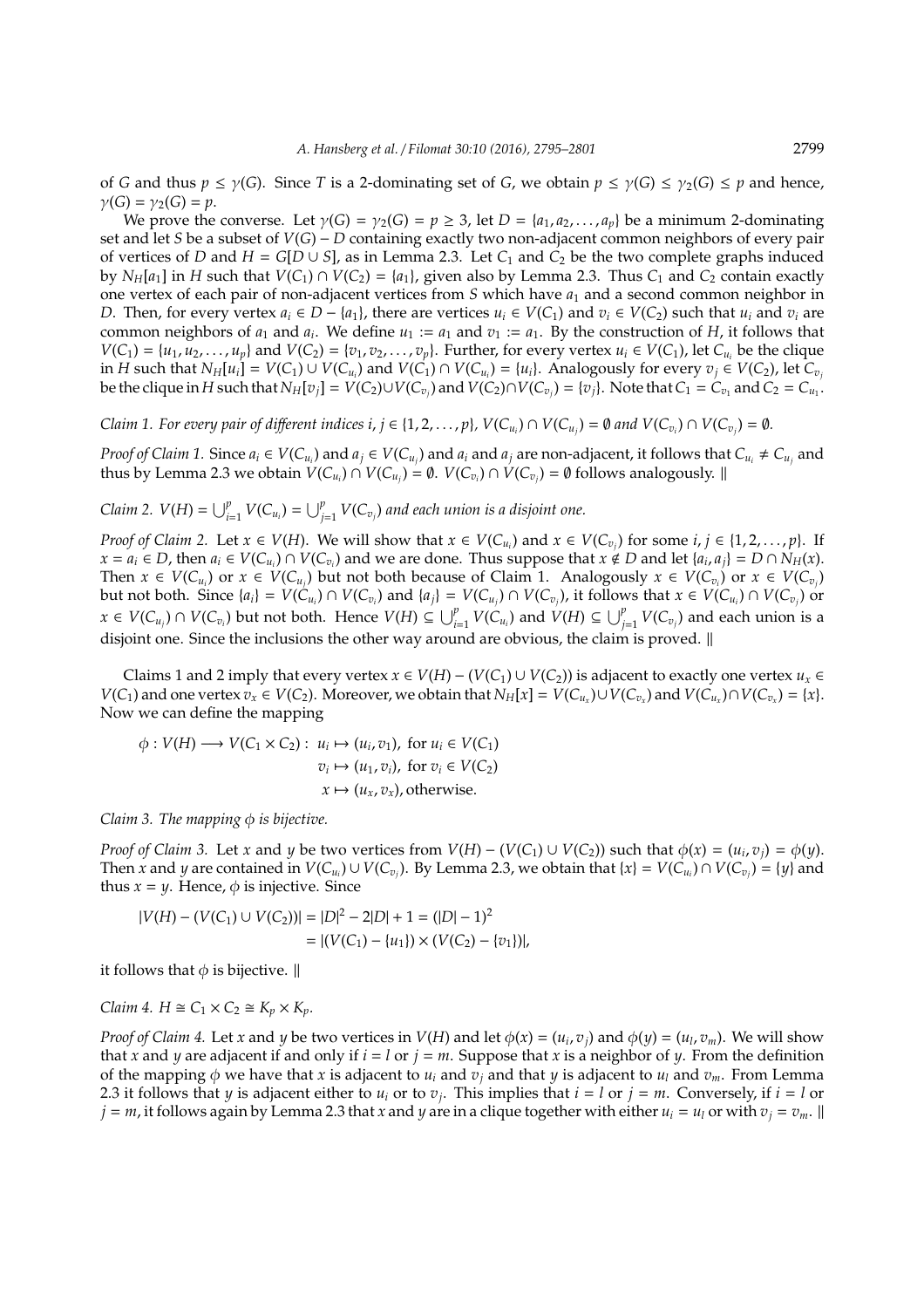By Proposition 1.2, *D* is independent. Therefore, every row and every column of *H* contains at most one vertex of *D*. Since  $|D| = p$ , every row and every column of *H* contains exactly one vertex of *D*. Hence, *D* is a transversal of *H*. Let *x* be a vertex in *V*(*G*) − *V*(*H*) and let *a* and *b* be the neighbors of *x* in *D*. Then *H* contains exactly two non-adjacent vertices *u* and *v* having both *a* and *b* as neighbors. As *G* is claw-free, *x* is adjacent to *u* or to *v*. Suppose that *x* is adjacent to both *u* and *v*. By Lemma 2.1, there is a vertex *y* ∈ *V* − *D* such that *x*, *y*, *a* and *b* induce a *C*4. Clearly, *y* is distinct from *u* and *v*. Now the set *S*<sup> $\prime$ </sup> = (*S* − {*u*, *v*})∪ {*x*, *y*} has the same properties as *S* and thus the graph *H*<sup> $\prime$ </sup> induced by (*V*(*H*) − {*u*, *v*})∪ {*x*, *y*} is isomorphic to  $K_p \times K_p$ . By symmetry, we can assume that  $N_H(u) = N_{H'}(x)$  and  $N_H(v) = N_{H'}(y)$ . Since  $p \ge 3$ , there is a vertex  $z_1 \in V(H) - \{a, b, v\}$  that belongs to the column of *H* that contains *v* and there is a vertex  $z_2$  that belongs to the row of *H* that contains *v*. Clearly,  $z_1$  and  $z_2$  are distinct and  $z_1$ ,  $z_2$  and *x* are pairwise non-adjacent, and so together with *v* they build a claw in *G* and we obtain a contradiction. Hence, without loss of generality, we can assume that *x* is adjacent to *u* but not to *v*. Then the set  $S' = (S - \{u\}) \cup \{x\}$  has the same properties as *S* and thus the graph induced by the set  $(V(H) - {u}) \cup {x}$  is again isomorphic to  $K_p \times K_p$ .

For every vertex  $u \in V(H) - D$ , let  $a_u$  and  $b_u$  be the neighbors of  $u$  in  $D$ , let  $C^*_u$  be the set of vertices in  $G$ that are adjacent to  $a_u$ ,  $b_u$  and  $u$  and let  $C_u = C_u^* \cup \{u\}$ . Clearly,  $\bigcup_{u \in V(H)-D} C_u \cup D = V(G)$ . It is now easy to see that, for every vertex  $u \in V(H) - D$ , the set  $C_u$  induces a clique in *G* and that  $N_G[x] = N_G[u]$  for every vertex  $x \in C_u$ .

Hence, if we melt all vertices of every clique  $C_u$  for each vertex  $u \in V(H) - D$  to a unique vertex  $\hat{u}$ , we obtain a graph  $\hat{H}$  isomorphic to  $K_p \times K_p$ . Reverting the process, that is, inflating each vertex  $\hat{u}$  to the original clique  $C$ <sub>*u*</sub>, we obtain again *G*. Therefore, *G* ∈  $H$ <sub>2</sub>. □

**Theorem 2.5.** Let G be a connected line graph. Then  $\gamma_2(G) = \gamma(G)$  if and only if G is either the cartesian product  $K_p \times K_p$  of two complete graphs of the same cardinality p or G is isomorphic to the graph *J* depicted in Figure 3.



Figure 3: Graph *J*

**Proof.** Since every line graph is claw-free, the set of line graphs with  $\gamma = \gamma_2$  is contained in  $\mathcal{H}_1 \cup \mathcal{H}_2$ . If *G* is a cartesian product of two complete graphs  $K_p$  for an integer  $p \geq 2$ , then the graphs induced by the vertices of every row and of every column of *G* are complete graphs *K<sup>p</sup>* and form a partition of *G* into edge disjoint complete subgraphs such that every vertex of *G* is contained in at most two of them. Hence, by Theorem 1.3, *G* is a line graph. If  $G \cong J$ , it is not difficult to obtain a partition of the graph *J* into edge disjoint complete subgraphs such that every vertex of *J* is contained in at most two of them and thus *J* is a line graph. Conversely, suppose that *G*  $\in$   $H_1 \cup H_2$  is a line graph.

*Case 1.* Assume that *G* ∈  $H_2$ , that is, *G* is a cartesian product  $K_p \times K_p$  of two complete graphs of order *p* for an integer  $p \geq 2$  such that the vertices not in a certain transversal T of *G* are inflated into a clique of arbitrary order. Let *a* and *b* be two elements of *T* and *U*<sup>1</sup> and *U*<sup>2</sup> the two inflated vertices which are neighbors of both *a* and *b*. Suppose that  $U_1$  has order at least 2 and let *x* and *y* be vertices in  $U_1$  and *z* a vertex in  $U_2$ . It is now easy to see that the vertices  $a$ ,  $b$ ,  $x$ ,  $y$  and  $z$  induce the graph  $H_1$  of Figure 1. Hence,  $G$  cannot be a line graph, which contradicts to our hypothesis. Thus, *G* contains no inflated vertices, that is, it is a cartesian product of two complete graphs of order  $p \geq 2$ .

*Case 2.* Assume that *G* ∈  $H_1$ , that is, *G* is a graph of maximum degree  $\Delta(G) = n(G) - 2$  containing two non-adjacent vertices *a* and *b* such that every vertex  $x \in V(G)$  is adjacent to both *a* and *b*. If  $n(G) = 4$ , then obviously it is a  $C_4$  and thus isomorphic to  $K_2 \times K_2$ . Since the only claw-free graph in  $\mathcal{H}_1$  of order 5 is isomorphic to *H*<sub>1</sub>, which is not a line graph, we can assume that  $n(G) \ge 6$ . As  $\Delta(G) = n(G) - 2$ , there are two non-adjacent vertices *x* and *y* different from *a* and *b*. Let  $z \in V(G) - \{a, b, x, y\}$ . Since *G* is claw-free and every vertex in *V*(*G*) − {*a*, *b*} is adjacent to both *a* and *b*, without loss of generality, we can suppose that *z* is